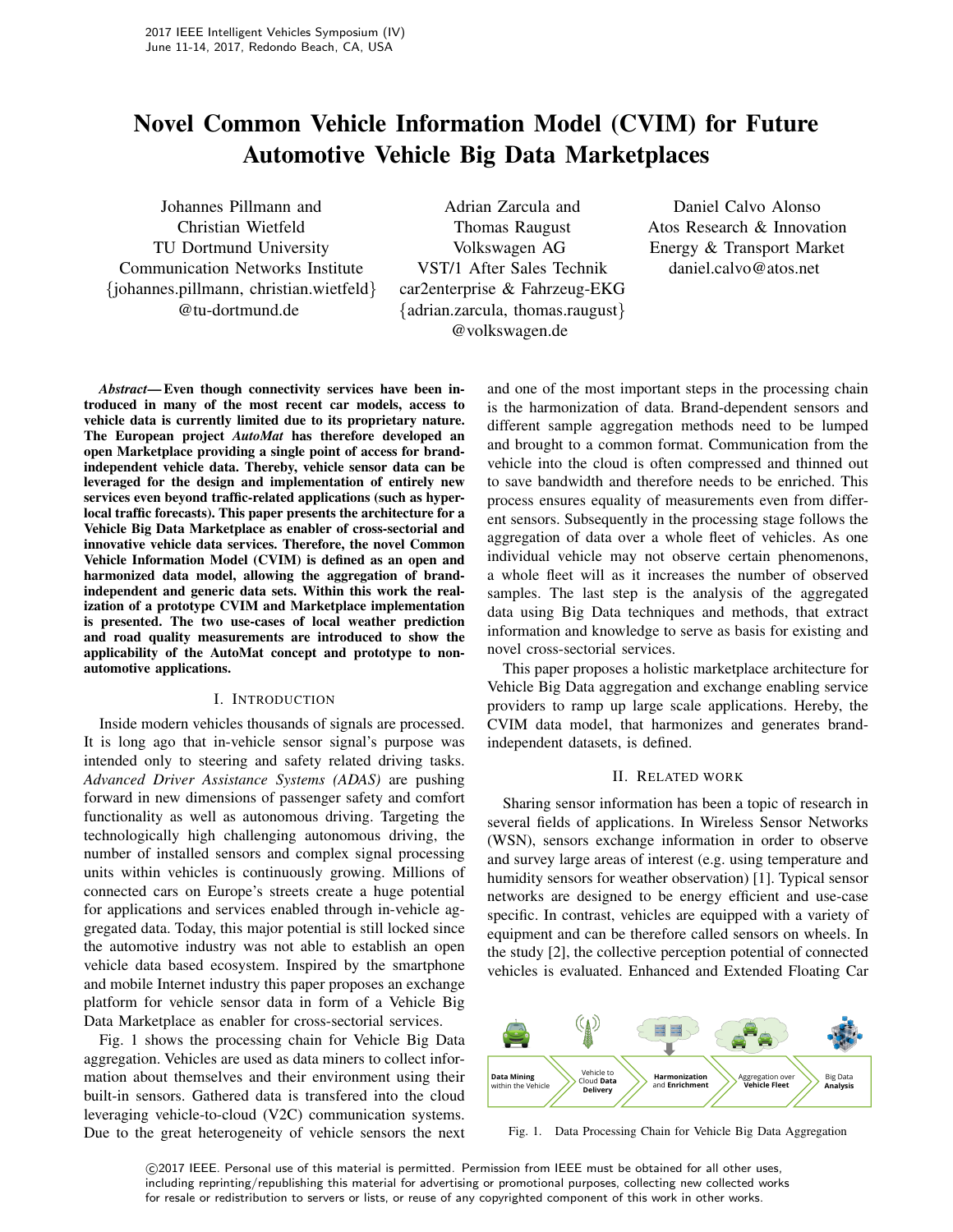

Fig. 2. Proposed Vehicle Big Data Marketplace Architecture and Data Flow

Data (xFCD), where vehicle sensor probes are sent from the vehicle to a central server, have also been introduced and analyzed in a variety of studies  $[3]$ ,  $[4]$ . In  $[5]$ , the network capacity for car-to-cloud communication is analyzed.

In [6] and [7], challenges and solution approaches for the development and integration of data cloud services in the Internet of Things (IoT) environment were discussed and evaluated. Current car-to-cloud systems, like [8], are proprietary and do not allow unrestricted access to vehicle data. One first approach of a standardized vehicle sensor data access is provided by World Wide Web Consortium's (W3C) Vehicle Data standard [9]. The standard, which is currently still a working draft, focuses mainly on the invehicle interfaces and an evaluation of the car-to-cloud applicability must be yielded. In addition, the International Standardization Organization (ISO) enforces standardized vehicle data access interfaces using a neutral server instance with the focus on vehicle diagnosis services [10]. Under the coordination of ERTICO, the map making company Here is pushing forward its car-to-cloud standard SensorIS [11]. Also being under development at the moment of writing, the standard follows the concept of xFCD and focuses on time-series sensor measurements.

# **III. MARKETPLACE ECOSYSTEM AND ARCHITECTURE**

The architecture of the proposed Vehicle Big Data Marketplace is shown in Figure 2. It can be split into different components ordered around the central marketplace. Data gathering within vehicles is enabled by vehicle owners, drivers or other passengers. As the car is being driven, data is recorded inside the vehicle from 50 to 100 sensors, which are installed in modern vehicles. Sensors are the perception organs of vehicles and traditionally their detected information is used for ADAS, engine control and comfort functionality. With the advent of communication technology in cars, vehicles can be leveraged as rolling sensors to create major Big Data potentials.

After data has been mined inside the vehicle, it is transferred into the OEM backend. There, the raw data is enriched using OEM internal knowledge to transform brand-dependent into generic datasets. The OEM harmonizes proprietary information and brings them into the standardized CVIM format. This step is one of the most important to provide a mutual understanding of the data for all entities in the data processing chain. Due to the great variety of sensors no unified, open and non-proprietary vehicle data model exists. Therefore the CVIM as novel data model is introduced in the later sections.

Harmonized and enriched vehicle data is stored encrypted inside the vehicle user's personal cloud storage vault, depicted as Vehicle Data in the Cloud in Fig. 2. The cloud storage keeps data in separate and individual vaults for each vehicle user to enforce maximum possible privacy protection by design. Thereby, the Vehicle Data in the Cloud module follows the concept of citizen empowerment: the owner and creator of data stays in full control. Vehicle Data is only offered and shared on the Vehicle Big Data Marketplace, when the permission is actively given.

The marketplace plays a central role in the presented architecture. It serves as an exchange platform for vehicle data and fulfills the tasks of a data accumulator and intermediary between vehicle owners and service providers. Here, vehicle data from different sources merges together. On the supply side, vehicle owners offer data. Incoming data needs to be preprocessed and indexed to allow searching and an availability analysis. On the demand-side, service providers request data. They are able to search for available data and filter by region, age or quality. The Marketplace manages all offers and requests, collects the data from the individual vehicle user's cloud storage and combines it to Vehicle Big Data from a whole fleet.

In the last step of the processing chain, service providers build innovative applications based on Vehicle Big Data. These applications and services are offered in return to the vehicle users and other consumers.

#### IV. COMMON VEHICLE INFORMATION MODEL (CVIM)

One key success factor of the Vehicle Big Data Marketplace is a unified and efficient data representation, harmonizing proprietary data as well as removing brand-specific



Fig. 3. Layered CVIM Data Model Architecture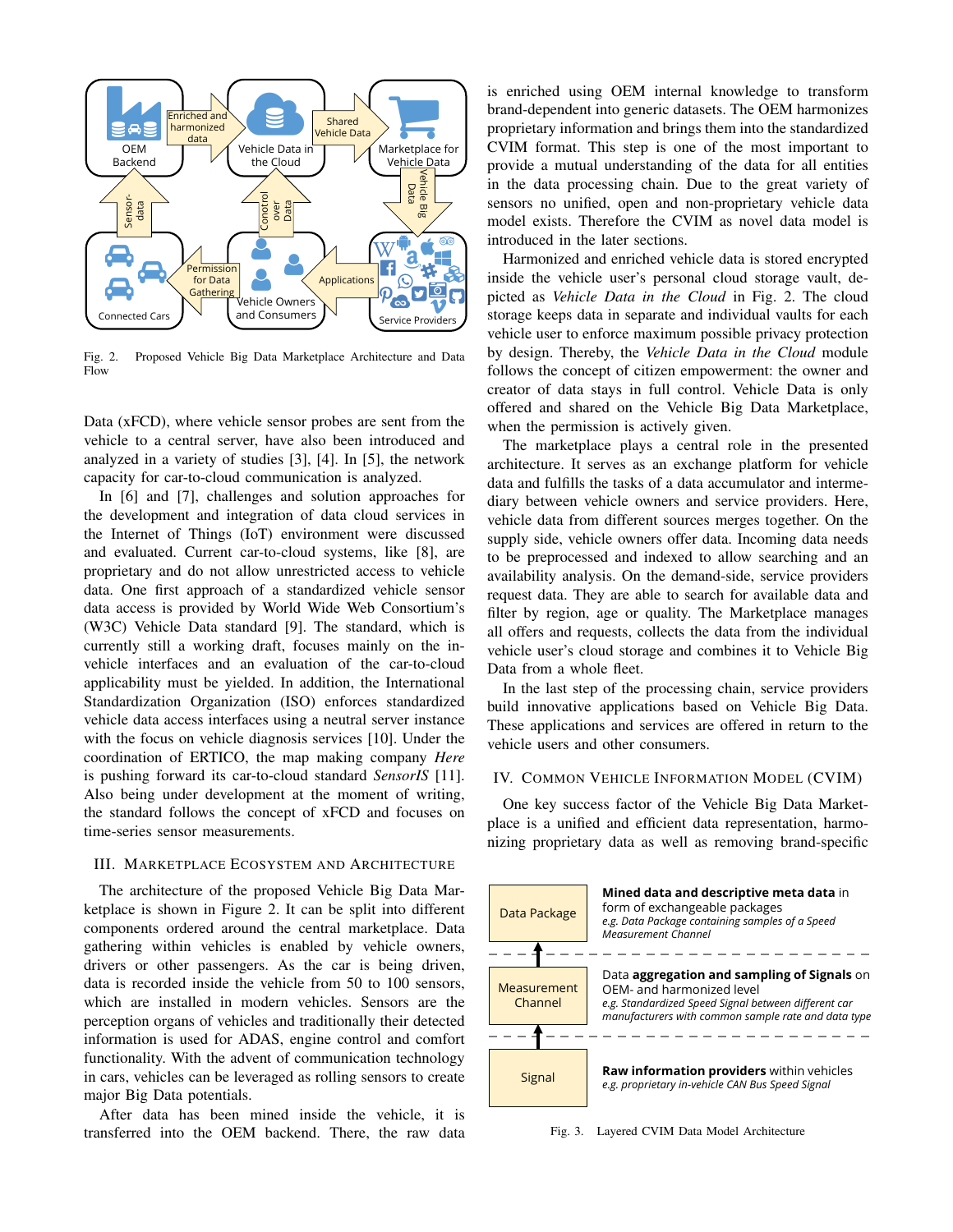information. As there are no standardized, non-proprietary data models, the novel CVIM has been developed within the AutoMat project.

The CVIM works on three separate layers (cf. Fig. 3). On the lowest layer, signals from inside vehicles are represented. These CVIM Signals are car manufacturer- and vehiclespecific and thereby proprietary. Their origin may be any source within the vehicle, e.g. a vehicle speed signal captured from the Controller Area Network (CAN) or On-Board Diagnostics (OBD) bus. The inner, middle layer consists of Measurement Channels. Measurement Channels define the common ground between signals and information originating from different vehicles or brands. They harmonize proprietary information into a standardized format by removing brand dependencies. On the top level, aggregated data is stored inside CVIM Data Packages. These packages are exchangeable messages, that can be transferred from vehicles via the respective OEM backend into the cloud storage.

# A. Signals

Signals are the fundamental information providers within the Vehicle Big Data processing chain. Their content is gathered from sensors, which are the perception organs of vehicles. Sensors observe the vehicle's environment by measuring physical phenomenons and chemical quantities and transferring them into sampled signals. Thereby, sensors form the basis of Connected Cars and vehicle data aggregation.

One major problem, which occurs at this stage and which the data model needs to take care of, is the great heterogeneous sensor landscape. The variety comes from the large number of different OEMs and their suppliers. Different companies use different sensors for the same observations. Within the same car manufacturer, sensors vary between models or even between cars of the same model due to changes of supplier. This implies differences in sample rate, resolution and biases. Additionally, sensor configurations vary with the equipped supplementary ADAS (e.g. parking assistant or lane departure warning). Therefore, two cars won't provide the same signals.

CVIM Signal layer solves this problem by harmonizing all possible types of signals. The description of basic observations and car status information are aligned and described in a brand-independent way. Within the AutoMat project 248 signals and information types were identified and defined. They form the basis for signal measurements on the next layer. Nevertheless, this CVIM Signal definition does not include the different sample rates and value ranges, which are still proprietary at this data model layer.

The data model concept follows the principle "Every" signal is optional, nothing is a must." to address different vehicle sensor configurations. Hereby, CVIM allows vehicles with a minimum of sensors as well as fully-equipped premium segment cars to participate on the AutoMat Marketplace.

## **B.** Measurement Channels

Measurement Channels describe how data is aggregated and sampled from signals. Sensors are polled and evaluated inside vehicles several hundred to thousand times a second. With at least 50 to 100 different sensors installed, this produces an enormous amount of data. Due to limited storage and data transfer capacity, preprocessing of data samples is necessary. The following compressed data representations are supported by CVIM Measurement Channels:

Time Series Measurement Channel (TSMC): TSMCs aggregate signal values over time. Hereby, the underlying signal's sample rate can be reduced by either keeping only one sample per interval (downsampling) or averaging over several samples. Fig. 4 shows an excerpt from a typically engine speed signal (sample rate 100  $Hz$ ) that is downsampled to meet the  $1 Hz$  sample rate of the engine speed TSMC.

This process aligns and harmonizes signals from different OEMs and is therefore strongly necessary. The CVIM concept allows multiple Measurement Channels originating from one signal to enable higher-quality data channels, e.g. while most of the vehicles deliver the engine speed only with 1  $Hz$  sample rate, there may be a few vehicles delivering the same signal with  $100 Hz$ . In this case, cars deliver data ino the *high quality* TSMC and in addition to the *standard* quality TSMC. An analysis of the error of data reduction is given in [12], which may guide in choosing the correct sample rate for signals.



Fig. 4. Excerpt from a typical engine speed signal with downsampling for the engine speed Time-Series Measurement Channel

Histogram Measurement Channel (HMC): Contrary to the TSMC in HMC no samples are dropped due to downsampling. Instead, the time-domain of signals is removed by only keeping the value distribution in form of histograms. Histograms do not require neither high implementation nor complex preprocessing within the car but only a fraction of the network capacity compared against TSMC. CVIM supports multidimensional histograms, where each dimension represents one signal. Fig. 5 shows an exemplarily twodimensional HMC of vehicle speed and engine speed signals. A typical use case for histogram analysis are wear predictions of vehicle components.

**Geo-based Histogram Measurement Channel** (GHMC): GHMCs are similar to HMC as GHMCs also store signal values distributions in form of histograms. In addition, a geographic resolution is added, describing the size of area in which the histogram was recorded. Hereby, GHMCs allow spatial correlation of histograms. Fig. 6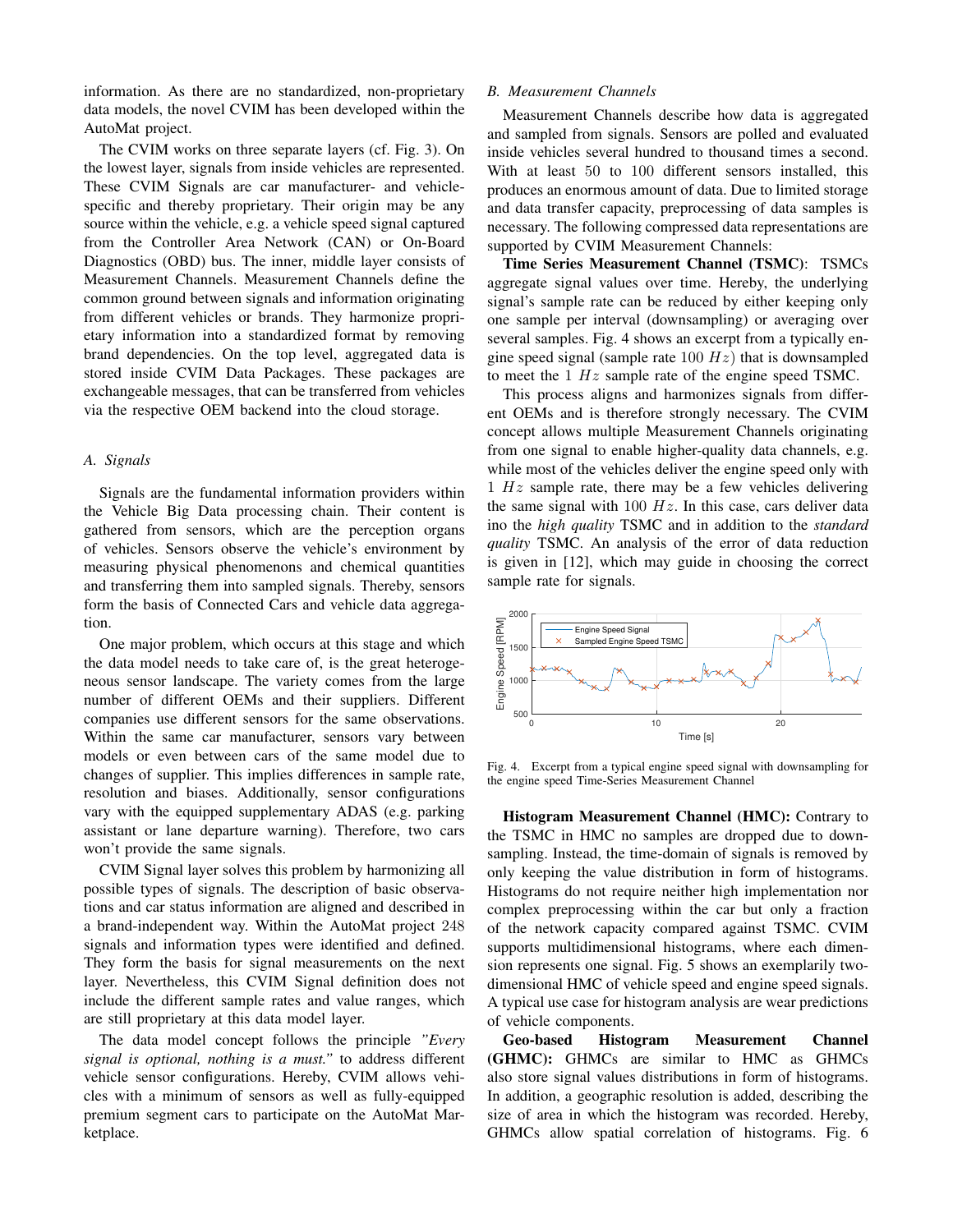

Fig. 5. Two-dimensional Histogram Measurement Channel of Vehicle Speed and Engine Speed Signals

shows an GHMC example of a whiper signal analyzed along the vehicle's route.



Fig. 6. Geo-based Histogram Measurement Channel of a Wiper-Signal

## C. Data Packages

CVIM Data Packages contain the actual data of measurement channels. They are the exchangeable data structure used to transfer data between all entities in the AutoMat concept. Data Packages are split into descriptive meta-data and the aggregated data (cf. Fig. 7). Aggregated data contains samples from measurement channels as introduced in the previous sections, whereas meta-data describes those data samples in order to help the marketplace identify, search and classify relevant data for service providers without analyzing whole datasets. Next to beginning and ending timestamps, the vehicle's mileage and geographic boundaries are included. Statistic properties as minimum, maximum and average give a short preview of the data. In addition, OEMs ensure quality, completeness and correctness of data by providing a signature, checksums and sequence numbers. Ownership attributes contain information about the data's copyright stakeholders as well as the privacy level of the data. Fig. 8 depicts the prototype of the cloud data storage, showing the meta-data of a speed data package of one test vehicle.

# V. THE VEHICLE BIG DATA MARKETPLACE

The Marketplace is a mediator platform that offers access to brand independent vehicle information, which is represented using the CVIM. It ensures the flow of data from the vehicle owners' private cloud storage to the service providers' backends to enable the creation of new services and applications.

| <b>CVIM Data Package</b>                                                                                                               |                                                                                                                                                             |  |  |  |  |  |  |
|----------------------------------------------------------------------------------------------------------------------------------------|-------------------------------------------------------------------------------------------------------------------------------------------------------------|--|--|--|--|--|--|
| <b>Meta Data</b>                                                                                                                       |                                                                                                                                                             |  |  |  |  |  |  |
| Timestamp<br>Mileage<br><b>Geographic Bounding Box</b><br><b>OEM Certification</b><br>• Sequence Number & Checksums<br>• OEM Signature | ■ Statistic Properties<br>(Min., Max., Avg., Preview)<br>• Data Ownership Information<br>• Copyright Stakeholders<br>• Data Stakeholders<br>• Privacy Level |  |  |  |  |  |  |
| Data<br>• Time Series<br>Histograms<br><b>Geo-based Histograms</b>                                                                     |                                                                                                                                                             |  |  |  |  |  |  |

Fig. 7. Structure and Content of CVIM Data Packages

| $\sqrt{\text{AutoMat}}$ ))) Vehicle Data in the Cloud<br><b>SHOME</b><br><b>SACCESS</b> | <b>NDATAPACKAGES</b><br><b>OSETTINGS</b>               |                                                |                                                                   |                                  | technische universität<br>dortmund |                 |
|-----------------------------------------------------------------------------------------|--------------------------------------------------------|------------------------------------------------|-------------------------------------------------------------------|----------------------------------|------------------------------------|-----------------|
|                                                                                         |                                                        |                                                |                                                                   |                                  |                                    | <b>GALOGOUT</b> |
| T Filter By: 1: Vehicle Speed<br>Page: 1                                                |                                                        |                                                |                                                                   |                                  | Packages per page: 5 25 50 100     |                 |
| Package-Id                                                                              | <b>Measurement Channel</b>                             |                                                | Start $+$ $+$                                                     | Stop $\triangle$ $\triangledown$ | Submit v                           |                 |
| 7030a6c3-65f3-4e05-ab14-3c9b574d5506                                                    | 1 Vehicle Speed                                        |                                                | 2016-12-27 11:19:34                                               | 2016-12-27 14:02:37              | 2017-01-04 08:22:09                | の上自             |
| METADATA                                                                                |                                                        |                                                |                                                                   |                                  |                                    |                 |
| Measurement-Channel<br>Type                                                             |                                                        |                                                | 1 Vehicle Speed<br>time-series                                    |                                  |                                    |                 |
| Timestamp                                                                               |                                                        | Start<br>Stop<br>Suhmit                        | 2016-12-27 11:19:34<br>2016-12-27 14:02:37<br>2017-01-04 08:22:09 |                                  |                                    |                 |
| Geo-Bounding-Box                                                                        | Latitude                                               | Min<br>Max                                     | 48 357376<br>48 771072                                            |                                  |                                    |                 |
|                                                                                         | Longitude                                              | Min<br>Max                                     | 9 146368<br>10.907648                                             |                                  |                                    |                 |
| <b>Statistics</b>                                                                       |                                                        | Min<br>Max<br>Average                          | o<br>174.88<br>47.52282582003165                                  |                                  |                                    |                 |
| Preview                                                                                 | 2000<br>Frequency[s]<br>1500<br>1000<br>500<br>$\circ$ |                                                |                                                                   |                                  |                                    |                 |
| <b>Data Ownership Information</b>                                                       | 50<br>$\Omega$                                         | 100<br>Vehicle Speed [km/h]<br>Name            | 150<br>200<br><b>Status</b>                                       |                                  |                                    |                 |
|                                                                                         | Copyright-Stakeholders                                 | Vehicle User<br>Volkswagen AG<br>Volkswagen AG | Creator<br>Funder<br>Compiler                                     |                                  |                                    |                 |

Fig. 8. Cloud Data Storage Prototype Showing one CVIM Data Package

The marketplace includes key features to cover the complete life-cycle of Vehicle Big Data services as shown in Fig. 9. All features are exposed via two different interfaces: one REST (REpresentational State Transfer) interface, specified in a machine-readable format for seamless integration with services providers' existing infrastructures, and one responsive cross-platform front-end for human-friendly interaction.

#### A. Data Exploration and Discovery

For exploration and discovery purposes service providers are able to browse through the CVIM Catalog, which contains available CVIM Measurement Channels and supports the identification of relevant information for new services. Indexing and analysis of the meta data of CVIM Data Packages provide statistics of the amount and quality of available datasets and sources, e.g. update frequency, ge-



Fig. 9. Vehicle Big Data Service Life-cycle Phases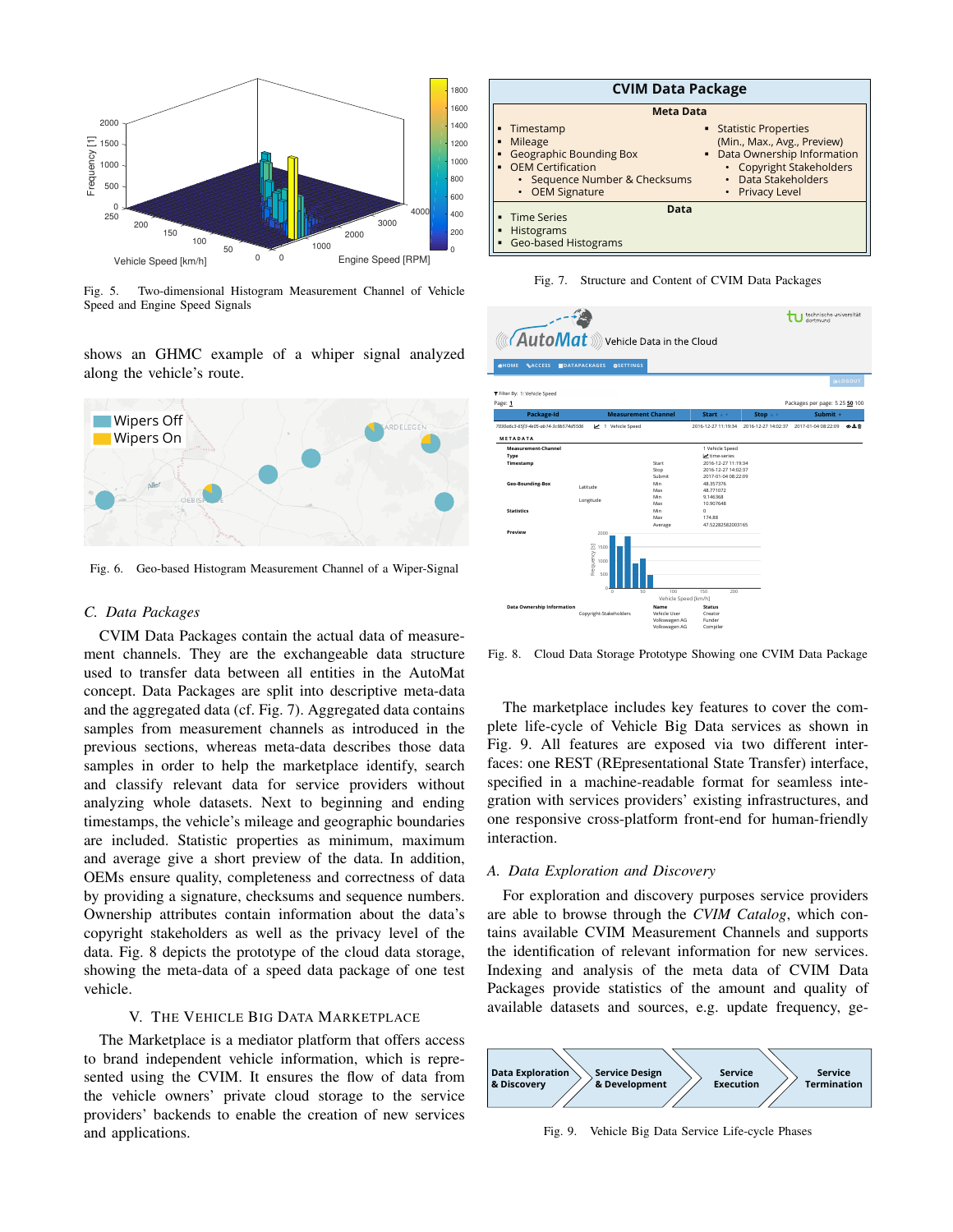

Fig. 10. Marketplace Message Broker That Manages Data Flows Between Private Data Storage Vaults and Service Providers

ographical and time distribution. Hereby, service provider identify appropriate data for their services.

## **B.** Service Design and Development

During the service design and development phase the AutoMat Marketplace supports service providers with vehicle test data and a Software Development Kit, which enables simple access to the marketplace functionalities and interfaces as well as rapid integration into the application backends.

For the initialization of data flows, access agreements between service providers and data owners are set up and managed by the marketplace. The marketplace integrates a message broker as part of its internal architecture as shown in Fig. 10. This message broker handles the routing of all data flows according to the agreements from the vehicle owners private data vaults to the service providers.

## C. Service Execution

During run-time of the service, the marketplace transfers data from the vehicle owners' personal cloud storage vaults to the service providers according to the arranged agreements. The following data retrieval approaches are supported:

Pull Mode: In pull mode, service providers perform queries to receive data from the marketplace. The Marketplace validates, whether new data is available, retrieves and accumulates data from all cloud storage vaults, which is delivered afterwards. This approach features the data retrieval of one whole vehicle-fleet in one request.

**Push Mode:** In the alternative push mode, the cloud storage forwards incoming CVIM Data Packages via the marketplace's message broker to the service providers according to access agreements. This approach minimizes the delay between observation and processing and enables highly fresh data; the accumulation for all individual vehicles to fleet data has to be performed by the service provider.



Fig. 11. Temperature Trajectory of a Test Vehicle With Surrounding Federal German Meteorological Observation Stations

#### D. Service Termination

At any time, vehicle owners may decide to stop sharing their data, canceling the corresponding agreements. The data flow from the corresponding storage vault is stopped. On the other side, service providers can as well end their data subscriptions, where data flow from all sources is terminated and unregistered from the message broker.

# VI. USE CASES

When it comes to gathering and evaluating vehicle data, the most prominent use case is the collection of current and the prediction of future traffic. Additionally, the marketplace explicitly addresses cross-industry applications. Within the scope of the AutoMat project the two example use cases of hyper local weather prediction and improved road quality measurement enabled by vehicle big data.

#### A. Hyper-Local Weather Prediction

The provision of meteorological data from observation networks with a high spatial resolution remains a challenge in weather prediction. As a cost-benefit compromise, the intersite distance between observation stations is usually multiple kilometers. Thus, regional weather phenomenons, e.g. a local hail storm, are often unnoticed by official meteorological observation stations. Fig. 11 shows a temperature trajectory of one test vehicle with the surrounding meteorological weather observation stations of the federal German weather service  $DWD<sup>1</sup>$ . The vehicle as a moving sensor closes the gaps between those stations. Next to temperature, vehicles also provide humidity, dew-point, fog and rain detection as well as several other information. Studies as [13] have evaluated the benefits of crowd-sourced temperature measurements for stationary netatmo consumer weather sites. Therefore, classical weather models enriched with Vehicle Big Data will lead to more accurate and more regional weather predictions. With millions of cars on Europe's streets precise spatial coverage also in currently sparsely observed areas is possible.

<sup>&</sup>lt;sup>1</sup>https://www.dwd.de/DE/leistungen/

klimadatendeutschland/statliste/statlex\_html.html?

view=nasPublication&nn=16102